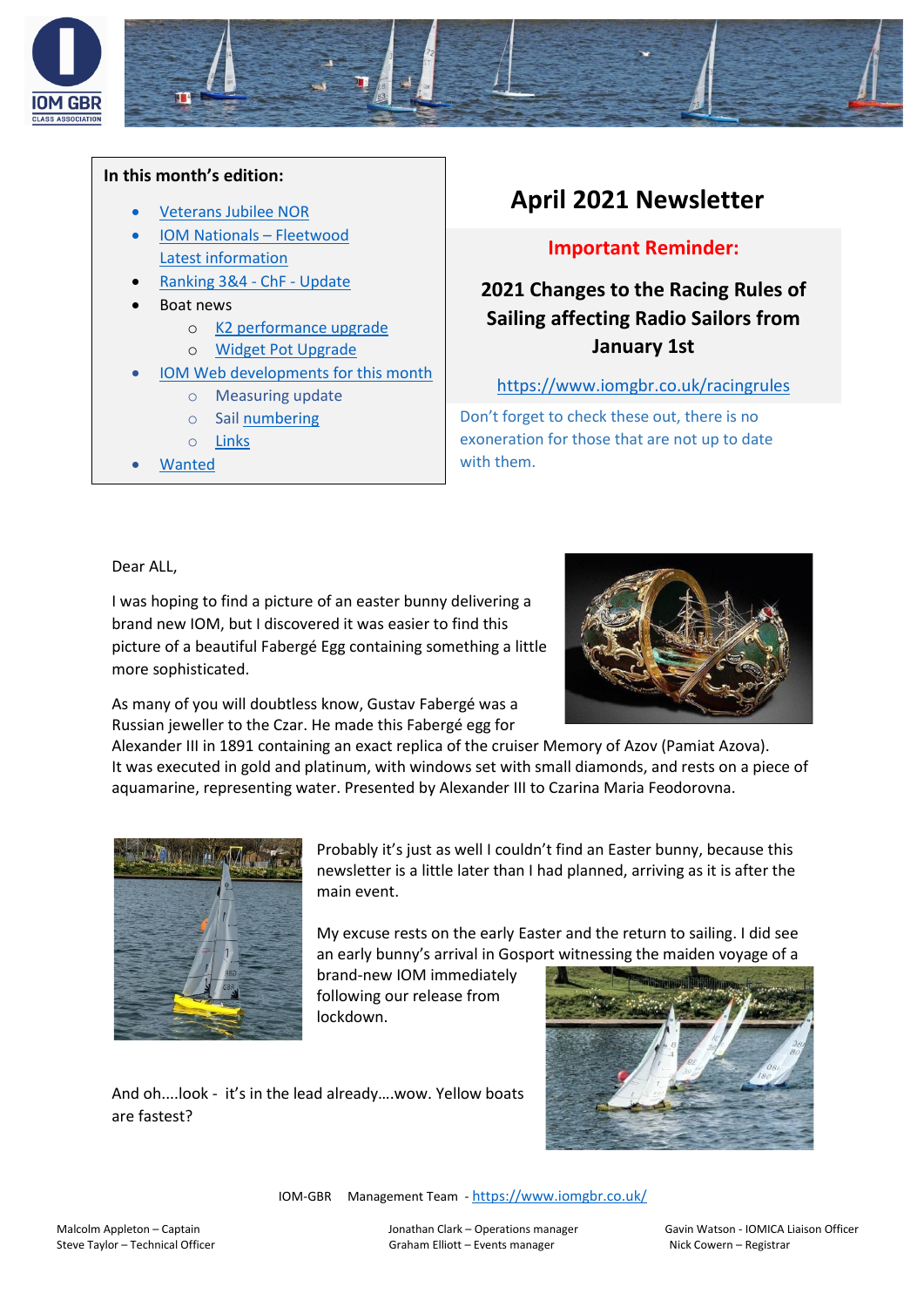

<span id="page-1-0"></span>

## <span id="page-1-1"></span>2021 IOM Nationals – Fleetwood August 28<sup>th</sup> – 30<sup>th</sup> August



An updated NOR has been issued in line with the regulations, and the entry list for this event is now full......brilliant. Thanks to everyone for supporting this event and I look forward to meeting as many of you as I can.

Single digit sail numbers are no longer allowed – this is an IRSA amendment to the rules governing sail identification. It has come about in order to allow clarity for the revised process 'calling for room'.

See your Sail number allocated for the event (where there are duplications) on the IOM website <https://www.iomgbr.co.uk/news>

For anyone in doubt about the use of single digit sail numbers, please follow the link at foot of the list, to the 2021 IRSA sail marking amendment to the regulations on sail identification. The list will be updated next week, so if your name doesn't appear on it yet, it will do soon.

IOM-GBR Management Team - <https://www.iomgbr.co.uk/>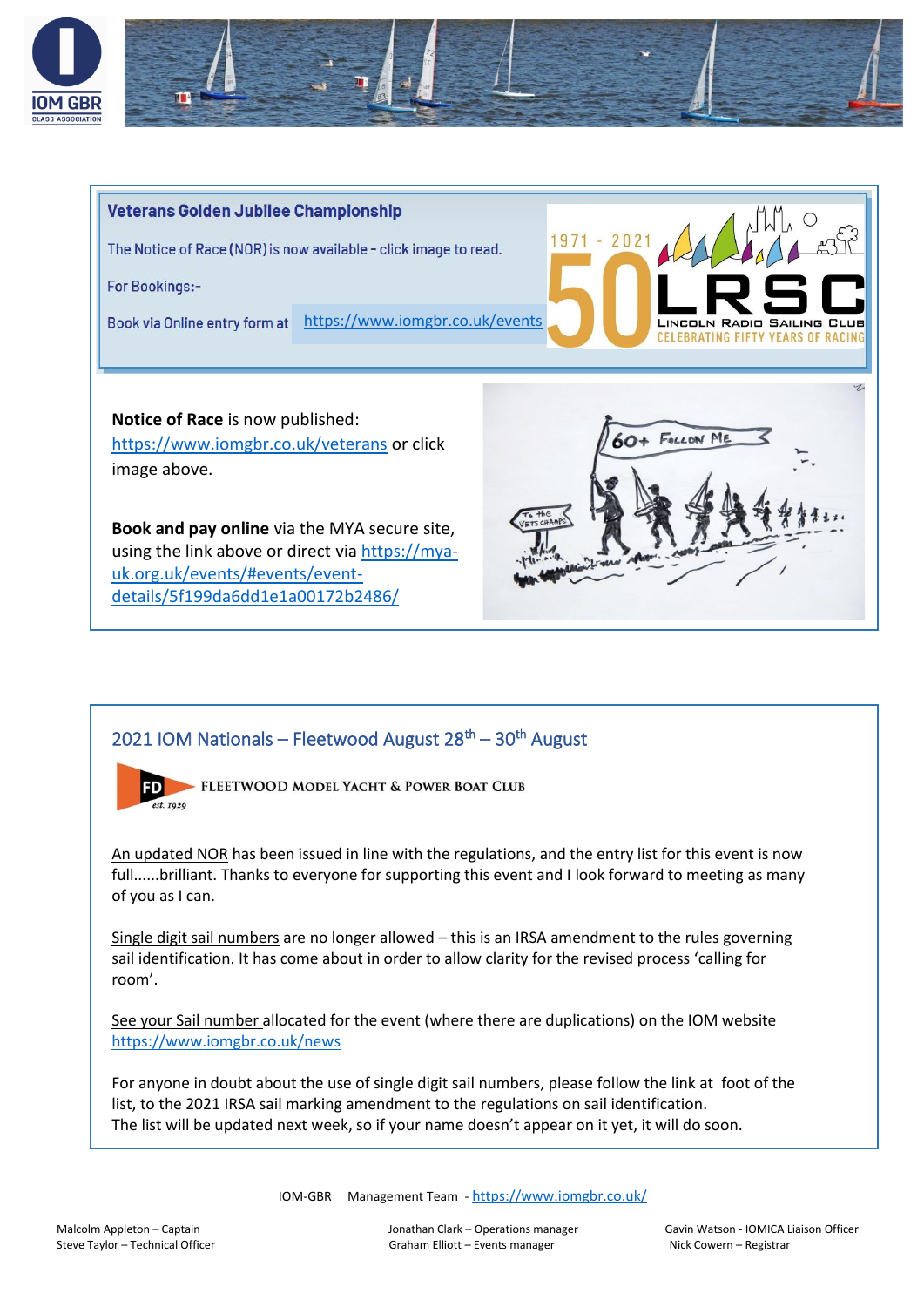

## IOM Ranking Event - Coalhouse Fort 26/27 June 2021

Planning for Ranking events 3 & 4 at Coalhouse Fort is underway with the Government's rules in mind.

Online payment will be one of the new measures we are implementing, that will be different to the way we have run the event in past.

With the help of the competitors, we believe that we can run this event in the safest way as



possible. The fort has a now its own café that should be open on both days not far from the sailing, serving hot drinks and food.

So, all that is needed now is good weather and the Government's road map to go as planned. Stay safe.

Geoff Appleton Chairman Coalhouse Fort RYC.

#### IOM Boat news

#### Sailboat RC announce Kantun K2 Performance upgrade

<span id="page-2-0"></span>Next month, a series of 'go even faster' parts will become available to order for your Kantun K2. Simple retro fit to 2019/2020 K2 models. Some may be available in time for the Nationals. Details in next month's newsletter or see<https://www.sailboatrc.com/>



#### <span id="page-2-1"></span>Widget Pot upgrade

Lets start with a facsimile quote from Michael Cain. What is the most registered IOM design to date? The Widget with 302 examples registered on the IOM database, (a 6.5% market share) – not a lot of people know that….

The success of this Chris Dicks designed IOM goes without saying, but like most IOMs they experience water ingress to some extent. This is the story of how one of our Skippers Mick Clegg, set about minimising it with the help of a 3D printer:

*Having recently acquired a David Creed built 2010 IOM Widget as my first venture into radio sailing, I set about looking to solve persistent water ingress - the pot to deck seal, the winch lines and where* 

IOM-GBR Management Team - <https://www.iomgbr.co.uk/>

Malcolm Appleton – Captain Jonathan Clark – Operations manager Gavin Watson - IOMICA Liaison Officer Steve Taylor – Technical Officer etc. Compared Graham Elliott – Events manager Nick Cowern – Registrar Compare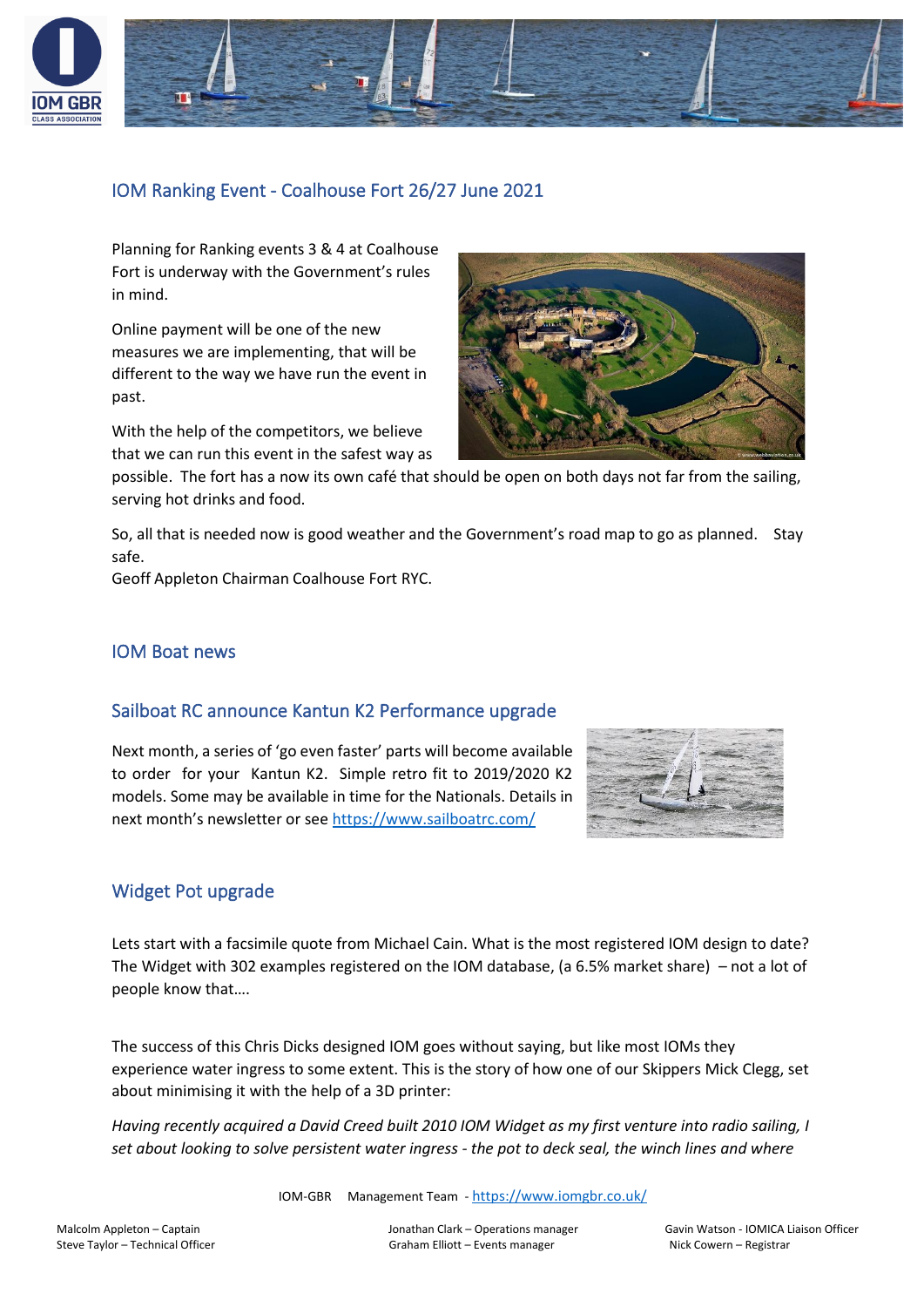

*the rudder linkage passes through the deck were all possible culprits. To check if water was getting in around the pot, I filled the "moat" that exists around it with water and left the boat sitting in her cradle. When I saw that the water had disappeared an hour or so later, one box was ticked!* 

*Removal of the pot revealed that the moulded GRP pot surround in the deck was in poor shape and simply resealing with silicone would be impossible. Replacing or repairing the GRP pot surround would be even more difficult, but actually, the solution proved rather easier than anticipated.* 



*Graham Bantock's website, www.Sailsetc2.com lists a number of combined replacement pot and deck plate options that might be the solution, but the plates are flat and the deck of the Widget is not...it flares upwards either side of the pot. I emailed Graham for advice and he very helpfully suggested that if I did a drawing of what was required, then he could get one printed for a small fee on top of the standard price. See Product 54 – Screw top pot and variations on his website <https://www.sailsetc2.com/index.php/screw-top-pot.html>*

*A few weeks later, having given Graham an accurate drawing showing the shape and angle of the flanges and the reduced pot depth (the originally fitted standard white pot sits proud of the deck) the freshly printed pot and flared deck plate one piece combination arrived and it looked just the job...now to venture beyond the point of no return!* 

*I carefully measured and taped the deck to show where the new assembly needed to fit, allowing a +/- 10mm wide silicone zone between the two, and then measured everything again. Measure twice, cut once being rather important in this case!*

IOM-GBR Management Team - <https://www.iomgbr.co.uk/>

Malcolm Appleton – Captain Jonathan Clark – Operations manager Gavin Watson - IOMICA Liaison Officer Steve Taylor – Technical Officer etc. Compared Graham Elliott – Events manager Nick Cowern – Registrar Compare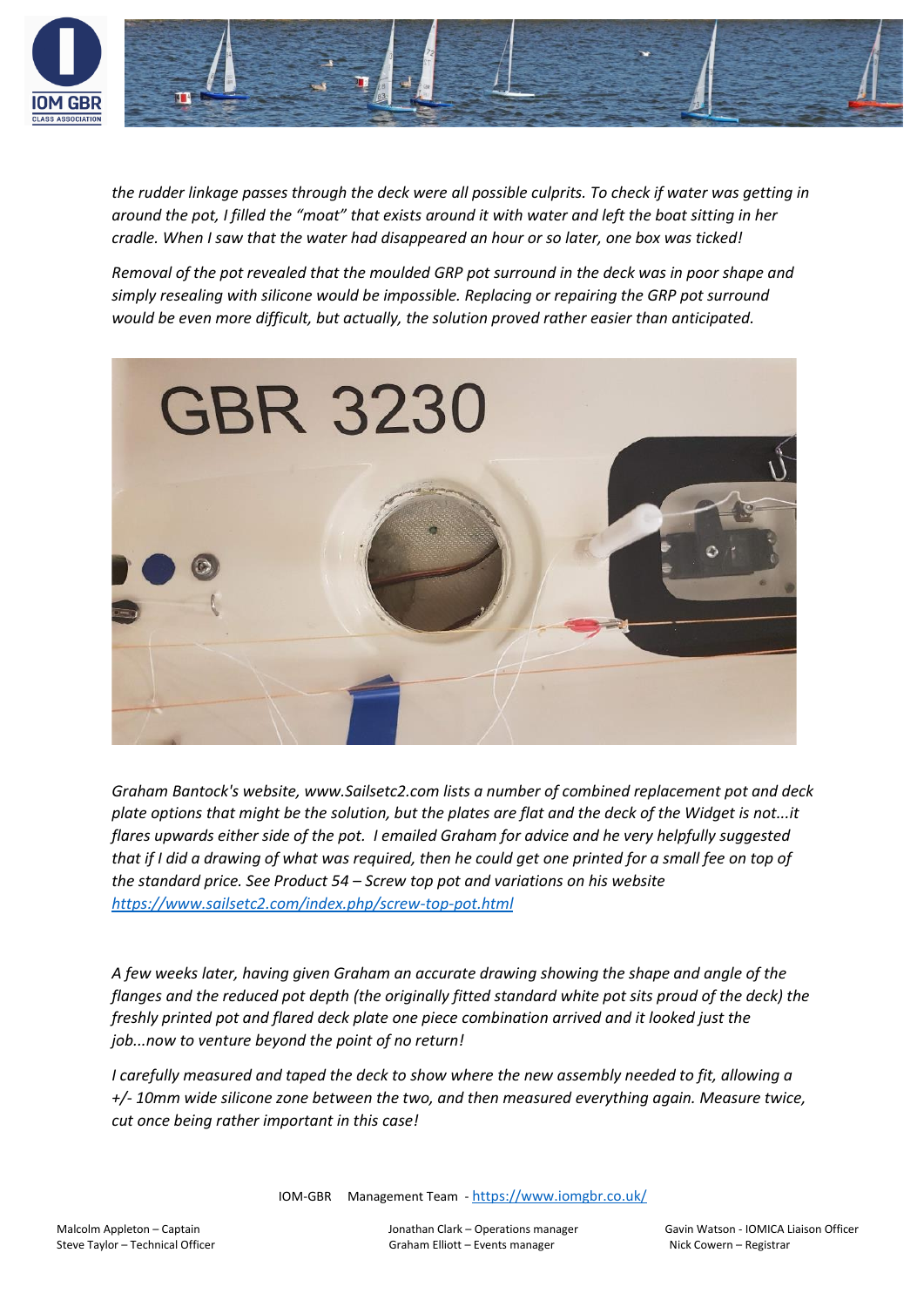

*I then considered how best to cut a rather large hole on the deck, and eventually decided to drill a series of 3mm holes with a Dremel along my tape lines (as opposed to using the Dremel disk cutting option). The closer together the holes are the better, but not so close as to run into each other and a few dozen holes later the drilled section could be easily removed with a hacksaw blade and the edges filed smooth.*



*The new pot/plate fits beautifully and after drilling holes in the pot (use the same technique, not a big drill bit and at low speed to prevent melting) for battery and receiver connectors (one each side, rather than both through one hole for ease of future maintenance), the deck* 

*was prepared and soon ready for silicone to stick it in place. Graham has provided good fitting instructions on the Sailsetc2 website. I did not use screws as Graham suggests, but I have marked the lid fore and aft to show how the lid should be positioned when screwed down properly and therefore clear of any wayward cables lurking underneath the edge. Should the pot/plate ever need removing, the use of fine cutting wire should free it.*

## <span id="page-4-0"></span>IOM Website up-dates this month

#### **Search field**

An updated the search function, so if you are unsure how to find what you are looking for, type an appropriate word into this field.

#### **Sail identification and Numbering**

- IRSA updates to sail identification i.e. use of two numbers can be found here: <https://www.iomgbr.co.uk/racingrules> or Sail Identification - [IRSA Update](https://06dd9b10-9188-44ea-b34d-e41ec7c1eef6.filesusr.com/ugd/fb01b5_72b612224e51402a850a380ea9cf71ae.pdf)
- For guide on implementing Sail Identification (Numbering) see: <https://www.iomgbr.co.uk/racingrules>or Sail Identification - [Implementing](https://06dd9b10-9188-44ea-b34d-e41ec7c1eef6.filesusr.com/ugd/fb01b5_fc01337f5b824c59ba0d1aa3ea51407a.pdf)

#### **Links**

Useful links to suppliers, International IOM organisations, MYA and social media can be found on this new page <https://www.iomgbr.co.uk/links>

IOM-GBR Management Team - <https://www.iomgbr.co.uk/>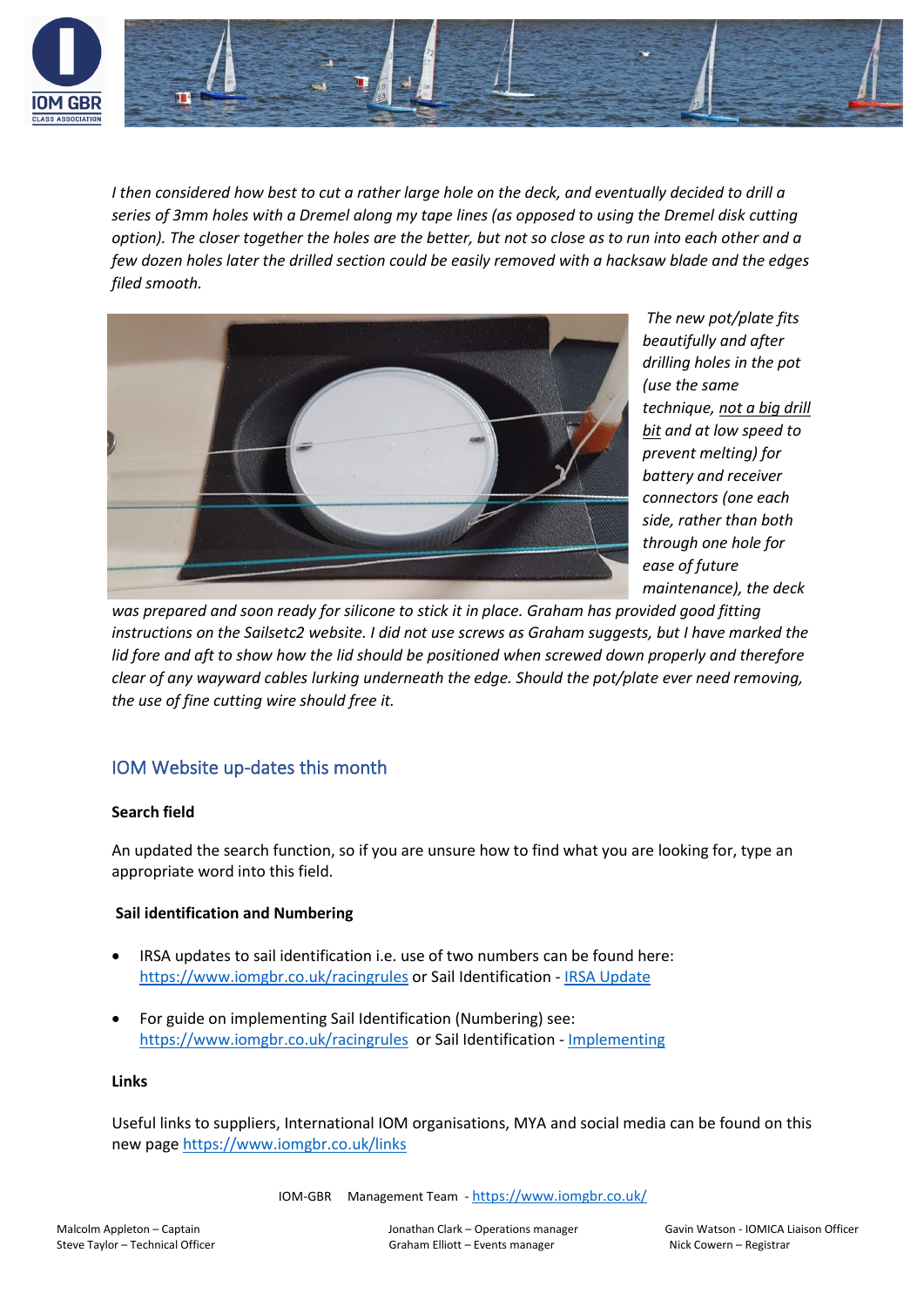

### **Measuring**

IOM GBR Measurement - [Reference and Documentation.](https://www.iomgbr.co.uk/boats) This is now available here:<https://www.iomgbr.co.uk/boats>

It's a reference document we have compiled for you, that brings together reference resources from various authorities into one place, and, most importantly includes a list of measurers near you.

| <b>MOBO</b>                                                                                                                                                                                                                                                                                                                                                                                                                                                                                                                                                                                                |  |
|------------------------------------------------------------------------------------------------------------------------------------------------------------------------------------------------------------------------------------------------------------------------------------------------------------------------------------------------------------------------------------------------------------------------------------------------------------------------------------------------------------------------------------------------------------------------------------------------------------|--|
| 10-M Gde hassaursmand - defenses and Essumantation                                                                                                                                                                                                                                                                                                                                                                                                                                                                                                                                                         |  |
| <b>Key Felevenet Deguments</b>                                                                                                                                                                                                                                                                                                                                                                                                                                                                                                                                                                             |  |
| . A send better - Could have Aust for Selling<br>- Steven refination of public Derest definitions - deputin inclusive sites<br>Griffation carrol. Official masurers personal certainties, jost<br>collisions, hull definitions and measurement. Hull assembles definitions<br>and twenty-wrong, his approach perfoldings and means hereon.<br>Here Seley - Messages Market 2202<br>٠<br>- DayTreat 4 at outlets united a whole communications and<br>results on accuracy and receiptionity and eco a six spoul uscanity. Did you<br>being an ESM painter weight in fund anights will weigh future score of |  |
| the horizons with the care stated<br>. Mid - Dea Sheaton Trailer<br>1. A 1974 That's decoration without the space specificant should entry sign.<br>uschling with the interaring and unsighing equipment that complements is<br>. Check-Californian                                                                                                                                                                                                                                                                                                                                                        |  |
| - For there and vity<br><b>Class Rules and Interpretation</b>                                                                                                                                                                                                                                                                                                                                                                                                                                                                                                                                              |  |
| c - Charles-Corp Avian Mills<br>$-$ Check - Co.s.<br>· excel-futurated<br>a Mid-194 Centerior of Canternates<br>* MAN-OLL<br>4 Min + Luxing Cars Auto the new tensor Announcement tensor tensor and                                                                                                                                                                                                                                                                                                                                                                                                        |  |
| Measurers/Denney - shedding and farms for registration agency researches                                                                                                                                                                                                                                                                                                                                                                                                                                                                                                                                   |  |
| 11 - Should - Should Wideler and measurement form.<br>. Charge Christian business that he<br>a chero, che del per più che in-<br>. EMEL-CALVAN-POWER<br>. Child .- Continue and measurement form for additional rigo                                                                                                                                                                                                                                                                                                                                                                                       |  |
| Lated Measures and protect information                                                                                                                                                                                                                                                                                                                                                                                                                                                                                                                                                                     |  |
| . Basic Chinese and the La Themped with the print The assembly for                                                                                                                                                                                                                                                                                                                                                                                                                                                                                                                                         |  |
| <b>CRAW MAINGROWTH 4</b>                                                                                                                                                                                                                                                                                                                                                                                                                                                                                                                                                                                   |  |
| <b>MARINEZI TARGET</b><br>han Wayn Vindicipes (Ray<br>Intellige Date Complete to San<br><b>Industrial Conditioners</b><br><b>Box (Will - White City)</b><br>Northeast - Behtler                                                                                                                                                                                                                                                                                                                                                                                                                            |  |

#### <span id="page-5-0"></span>Wanted

• **More boats wanted** please. The Buy/Sell page now has two help pages. 'Click' on the relevant text will open the 'Help' page.

Help - [How to sell](https://06dd9b10-9188-44ea-b34d-e41ec7c1eef6.filesusr.com/ugd/fb01b5_d18095dfe87441cd8bdaa0b3c2db9fc4.pdf)

Help – [How to Buy](https://06dd9b10-9188-44ea-b34d-e41ec7c1eef6.filesusr.com/ugd/fb01b5_d5bf6a31d68e43e3906c4a20ede23200.pdf)

**IOM GBR** Q Search **IOMs For Sale and Want** Help - How to sel Help - How to buy

This makes the process even easier to use. So come on, advertise your unused/unwanted boat and lets get it sailing again.

- Your stories Its always interesting to hear what's going on around the country in the individual IOM community. So it would be great if you could send me words and pictures please of
	- o Club news
	- o Individual achievements
	- o Useful hints and tips

Email to: [malcolm.appleton@gmail.com](mailto:malcolm.appleton@gmail.com)

Ends

April 2021